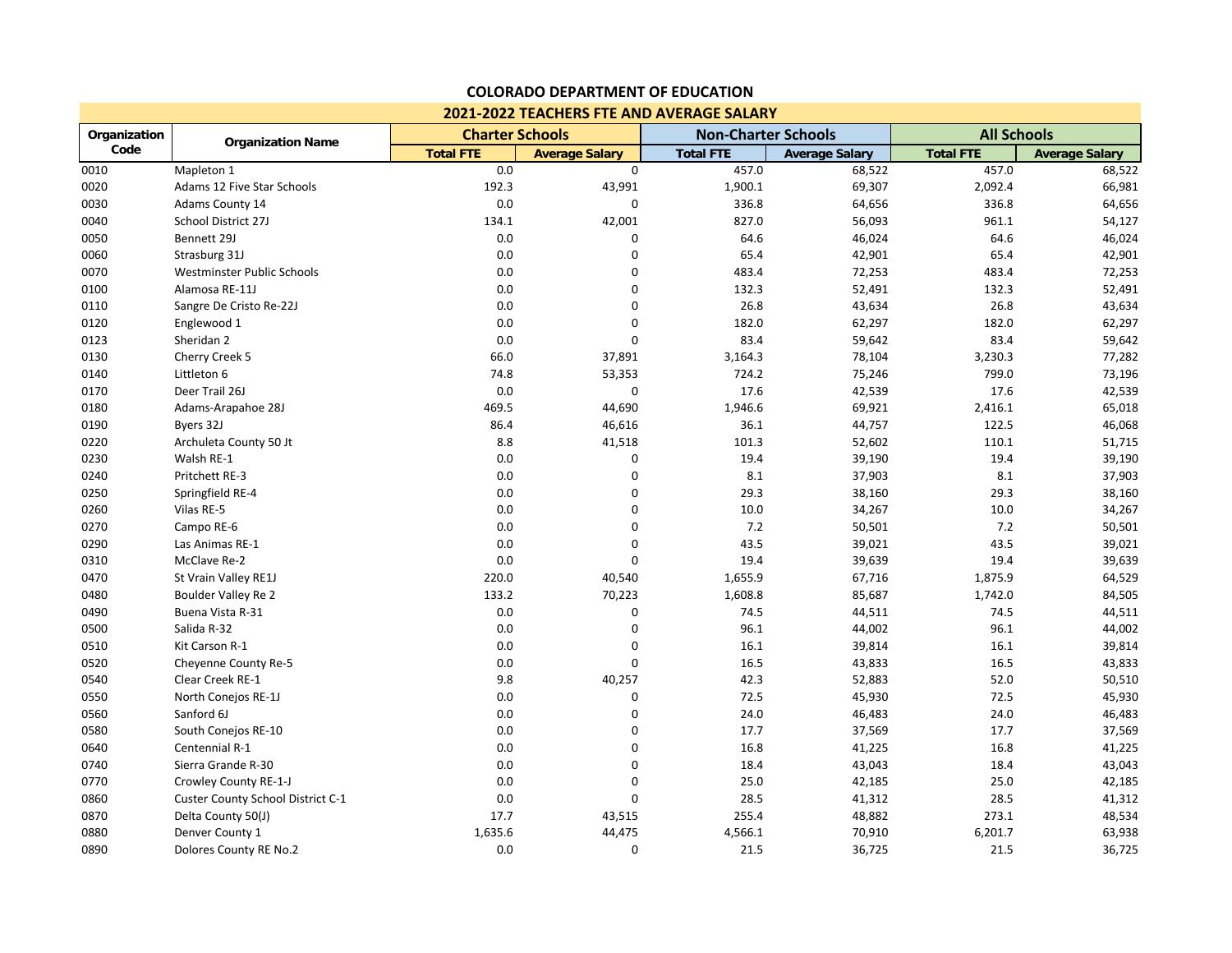| 0900 | Douglas County Re 1            | 867.3   | 48,969 | 2,732.9 | 61,120 | 3,600.2 | 58,193 |
|------|--------------------------------|---------|--------|---------|--------|---------|--------|
| 0910 | Eagle County RE 50             | 23.4    | 61,711 | 496.3   | 57,556 | 519.6   | 57,743 |
| 0920 | Elizabeth School District      | 24.9    | 45,980 | 124.7   | 46,471 | 149.6   | 46,389 |
| 0930 | Kiowa C-2                      | 0.0     | 0      | 19.1    | 35,160 | 19.1    | 35,160 |
| 0940 | Big Sandy 100J                 | 0.0     | 0      | 27.8    | 44,262 | 27.8    | 44,262 |
| 0950 | Elbert 200                     | 0.0     | 0      | 22.4    | 43,810 | 22.4    | 43,810 |
| 0960 | Agate 300                      | 0.0     | 0      | 10.5    | 41,614 | 10.5    | 41,614 |
| 0970 | Calhan RJ-1                    | 0.0     | 0      | 32.7    | 43,560 | 32.7    | 43,560 |
| 0980 | Harrison 2                     | 265.5   | 37,672 | 572.1   | 51,771 | 837.5   | 47,302 |
| 0990 | Widefield 3                    | 7.1     | 39,332 | 578.0   | 48,921 | 585.1   | 48,804 |
| 1000 | Fountain 8                     | $0.0\,$ | 0      | 523.1   | 55,657 | 523.1   | 55,657 |
| 1010 | Colorado Springs 11            | 111.9   | 41,067 | 1,357.6 | 58,668 | 1,469.5 | 57,328 |
| 1020 | Cheyenne Mountain 12           | 0.0     | 0      | 250.6   | 60,543 | 250.6   | 60,543 |
| 1030 | <b>Manitou Springs 14</b>      | 0.0     | 0      | 104.6   | 54,555 | 104.6   | 54,555 |
| 1040 | Academy 20                     | 259.8   | 39,249 | 1,343.0 | 55,556 | 1,602.9 | 52,912 |
| 1050 | Ellicott 22                    | 0.0     | 0      | 49.0    | 38,410 | 49.0    | 38,410 |
| 1060 | Peyton 23 Jt                   | 0.0     | 0      | 47.4    | 41,794 | 47.4    | 41,794 |
| 1070 | Hanover 28                     | 0.0     | 0      | 20.2    | 44,228 | 20.2    | 44,228 |
| 1080 | Lewis-Palmer 38                | 62.8    | 40,776 | 302.2   | 51,269 | 365.0   | 49,465 |
| 1110 | District 49                    | 424.5   | 38,846 | 767.6   | 52,222 | 1,192.1 | 47,459 |
| 1120 | Edison 54 JT                   | 0.0     | 0      | 12.3    | 42,498 | 12.3    | 42,498 |
| 1130 | Miami/Yoder 60 JT              | 0.0     | 0      | 22.3    | 45,053 | 22.3    | 45,053 |
| 1140 | Canon City RE-1                | 11.7    | 52,977 | 208.4   | 49,154 | 220.1   | 49,357 |
| 1150 | Fremont RE-2                   | 0.0     | 0      | 79.0    | 43,307 | 79.0    | 43,307 |
| 1160 | Cotopaxi RE-3                  | 0.0     | 0      | 19.5    | 36,994 | 19.5    | 36,994 |
| 1180 | Roaring Fork RE-1              | 9.1     | 48,217 | 338.0   | 56,930 | 347.1   | 56,702 |
| 1195 | Garfield Re-2                  | 0.0     | 0      | 298.2   | 48,663 | 298.2   | 48,663 |
| 1220 | Garfield 16                    | 0.0     | 0      | 72.0    | 51,871 | 72.0    | 51,871 |
| 1330 | Gilpin County RE-1             | 0.0     | 0      | 32.7    | 59,282 | 32.7    | 59,282 |
| 1340 | West Grand 1-JT                | 0.0     | 0      | 35.7    | 43,396 | 35.7    | 43,396 |
| 1350 | East Grand 2                   | 0.0     | 0      | 103.1   | 60,157 | 103.1   | 60,157 |
| 1360 | <b>Gunnison Watershed RE1J</b> | 1.0     | 74,010 | 143.4   | 52,705 | 144.4   | 52,853 |
| 1380 | Hinsdale County RE 1           | 0.0     | 0      | 11.1    | 46,008 | 11.1    | 46,008 |
| 1390 | Huerfano Re-1                  | 4.7     | 49,287 | 18.4    | 38,568 | 23.1    | 40,765 |
| 1400 | La Veta Re-2                   | 0.0     | 0      | 22.0    | 43,069 | 22.0    | 43,069 |
| 1410 | North Park R-1                 | 0.0     | 0      | 16.5    | 42,656 | 16.5    | 42,656 |
| 1420 | Jefferson County R-1           | 495.4   | 51,801 | 4,227.2 | 68,319 | 4,722.6 | 66,586 |
| 1430 | Eads RE-1                      | 0.0     | 0      | 17.5    | 38,808 | 17.5    | 38,808 |
| 1440 | Plainview RE-2                 | 0.0     | 0      | 6.8     | 41,215 | 6.8     | 41,215 |
| 1450 | Arriba-Flagler C-20            | 0.0     | 0      | 17.3    | 39,575 | 17.3    | 39,575 |
| 1460 | Hi-Plains R-23                 | 0.0     | 0      | 18.1    | 37,409 | 18.1    | 37,409 |
| 1480 | <b>Stratton R-4</b>            | 0.0     | 0      | 14.7    | 42,276 | 14.7    | 42,276 |
| 1490 | Bethune R-5                    | 0.0     | 0      | 13.6    | 41,387 | 13.6    | 41,387 |
| 1500 | <b>Burlington RE-6J</b>        | 0.0     | 0      | 47.7    | 36,986 | 47.7    | 36,986 |
| 1510 | Lake County R-1                | 0.0     | 0      | 54.6    | 49,874 | 54.6    | 49,874 |
| 1520 | Durango 9-R                    | 10.1    | 39,910 | 362.6   | 51,073 | 372.7   | 50,770 |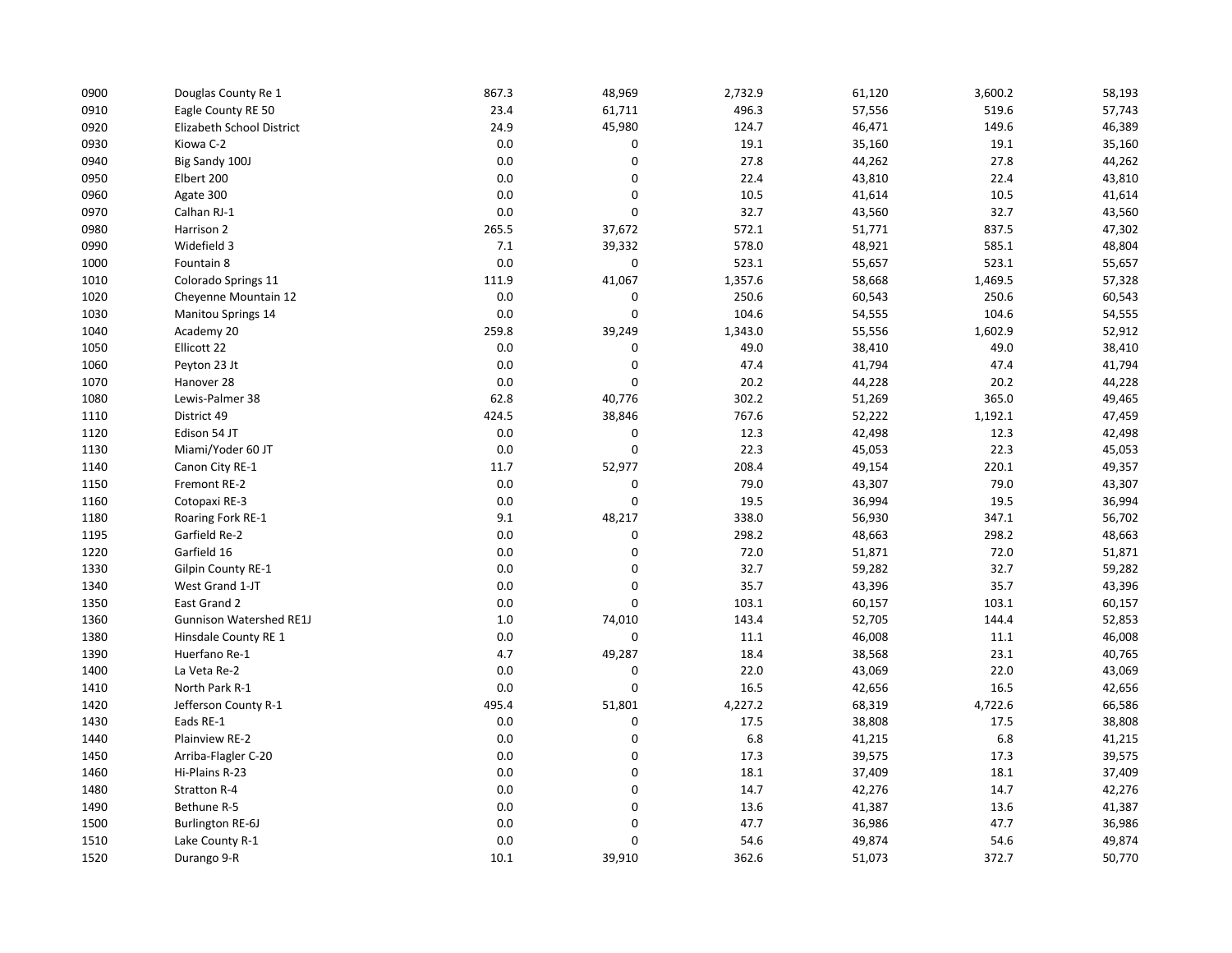| 1530 | Bayfield 10 Jt-R       | 0.0   | 0      | 100.1   | 48,328 | 100.1   | 48,328 |
|------|------------------------|-------|--------|---------|--------|---------|--------|
| 1540 | Ignacio 11 JT          | 0.0   | 0      | 67.2    | 42,834 | 67.2    | 42,834 |
| 1550 | Poudre R-1             | 149.2 | 54,159 | 1,657.8 | 64,422 | 1,807.0 | 63,574 |
| 1560 | Thompson R2-J          | 99.2  | 47,883 | 824.0   | 58,769 | 923.2   | 57,600 |
| 1570 | Estes Park R-3         | 0.0   | 0      | 83.1    | 56,749 | 83.1    | 56,749 |
| 1580 | Trinidad 1             | 0.0   | 0      | 44.6    | 49,745 | 44.6    | 49,745 |
| 1590 | Primero Reorganized 2  | 0.0   | 0      | 18.0    | 48,115 | 18.0    | 48,115 |
| 1600 | Hoehne Reorganized 3   | 0.0   | 0      | 17.5    | 52,621 | 17.5    | 52,621 |
| 1620 | Aguilar Reorganized 6  | 0.0   | 0      | 9.5     | 34,970 | 9.5     | 34,970 |
| 1750 | Branson Reorganized 82 | 0.0   | 0      | 34.2    | 42,651 | 34.2    | 42,651 |
| 1760 | Kim Reorganized 88     | 0.0   | 0      | 7.4     | 32,066 | 7.4     | 32,066 |
| 1780 | Genoa-Hugo C113        | 0.0   | 0      | 19.0    | 42,716 | 19.0    | 42,716 |
| 1790 | Limon RE-4J            | 0.0   | 0      | 33.3    | 43,542 | 33.3    | 43,542 |
| 1810 | Karval RE-23           | 0.0   | 0      | 8.3     | 33,273 | 8.3     | 33,273 |
| 1828 | Valley RE-1            | 0.0   | 0      | 102.5   | 41,900 | 102.5   | 41,900 |
| 1850 | Frenchman RE-3         | 0.0   | 0      | 20.3    | 41,848 | 20.3    | 41,848 |
| 1860 | Buffalo RE-4J          | 0.0   | 0      | 22.7    | 50,270 | 22.7    | 50,270 |
| 1870 | Plateau RE-5           | 0.0   | 0      | 17.2    | 40,614 | 17.2    | 40,614 |
| 1980 | De Beque 49JT          | 0.0   | 0      | 9.4     | 33,567 | 9.4     | 33,567 |
| 1990 | Plateau Valley 50      | 0.0   | 0      | 26.4    | 54,838 | 26.4    | 54,838 |
| 2000 | Mesa County Valley 51  | 66.6  | 43,047 | 1,233.5 | 55,096 | 1,300.1 | 54,479 |
| 2010 | Creede School District | 0.0   | 0      | 14.3    | 45,276 | 14.3    | 45,276 |
| 2020 | Moffat County RE: No 1 | 0.0   | 0      | 120.2   | 52,128 | 120.2   | 52,128 |
| 2035 | Montezuma-Cortez RE-1  | 29.3  | 40,488 | 129.0   | 41,386 | 158.3   | 41,220 |
| 2055 | Dolores RE-4A          | 0.0   | 0      | 54.3    | 41,144 | 54.3    | 41,144 |
| 2070 | Mancos Re-6            | 0.0   | 0      | 34.8    | 41,675 | 34.8    | 41,675 |
| 2180 | Montrose County RE-1J  | 5.3   | 57,531 | 336.5   | 52,339 | 341.9   | 52,420 |
| 2190 | West End RE-2          | 2.4   | 34,901 | 16.3    | 41,817 | 18.8    | 40,922 |
| 2395 | Brush RE-2(J)          | 0.0   | 0      | 97.5    | 48,030 | 97.5    | 48,030 |
| 2405 | Fort Morgan Re-3       | 0.0   | 0      | 202.1   | 46,601 | 202.1   | 46,601 |
| 2505 | Weldon Valley RE-20(J) | 0.0   | 0      | 18.3    | 44,696 | 18.3    | 44,696 |
| 2515 | Wiggins RE-50(J)       | 0.0   | 0      | 40.2    | 48,821 | 40.2    | 48,821 |
| 2520 | East Otero R-1         | 0.0   | 0      | 94.4    | 45,033 | 94.4    | 45,033 |
| 2530 | Rocky Ford R-2         | 0.0   | 0      | 52.4    | 41,216 | 52.4    | 41,216 |
| 2535 | Manzanola 3J           | 0.0   | 0      | 14.5    | 46,797 | 14.5    | 46,797 |
| 2540 | Fowler R-4J            | 0.0   | 0      | 35.2    | 42,259 | 35.2    | 42,259 |
| 2560 | Cheraw 31              | 0.0   | 0      | 19.6    | 41,620 | 19.6    | 41,620 |
| 2570 | Swink 33               | 0.0   | 0      | 30.0    | 41,480 | 30.0    | 41,480 |
| 2580 | Ouray R-1              | 0.0   | 0      | 22.9    | 50,437 | 22.9    | 50,437 |
| 2590 | Ridgway R-2            | 0.0   | 0      | 32.5    | 47,593 | 32.5    | 47,593 |
| 2600 | Platte Canyon 1        | 0.0   | 0      | 55.0    | 50,531 | 55.0    | 50,531 |
| 2610 | Park County RE-2       | 12.3  | 40,323 | 36.2    | 44,022 | 48.6    | 43,081 |
| 2620 | Holyoke Re-1J          | 0.0   | 0      | 43.8    | 38,356 | 43.8    | 38,356 |
| 2630 | Haxtun RE-2J           | 0.0   | 0      | 29.0    | 42,321 | 29.0    | 42,321 |
| 2640 | Aspen 1                | 12.9  | 55,877 | 118.6   | 66,864 | 131.5   | 65,789 |
| 2650 | Granada RE-1           | 0.0   | 0      | 19.4    | 39,669 | 19.4    | 39,669 |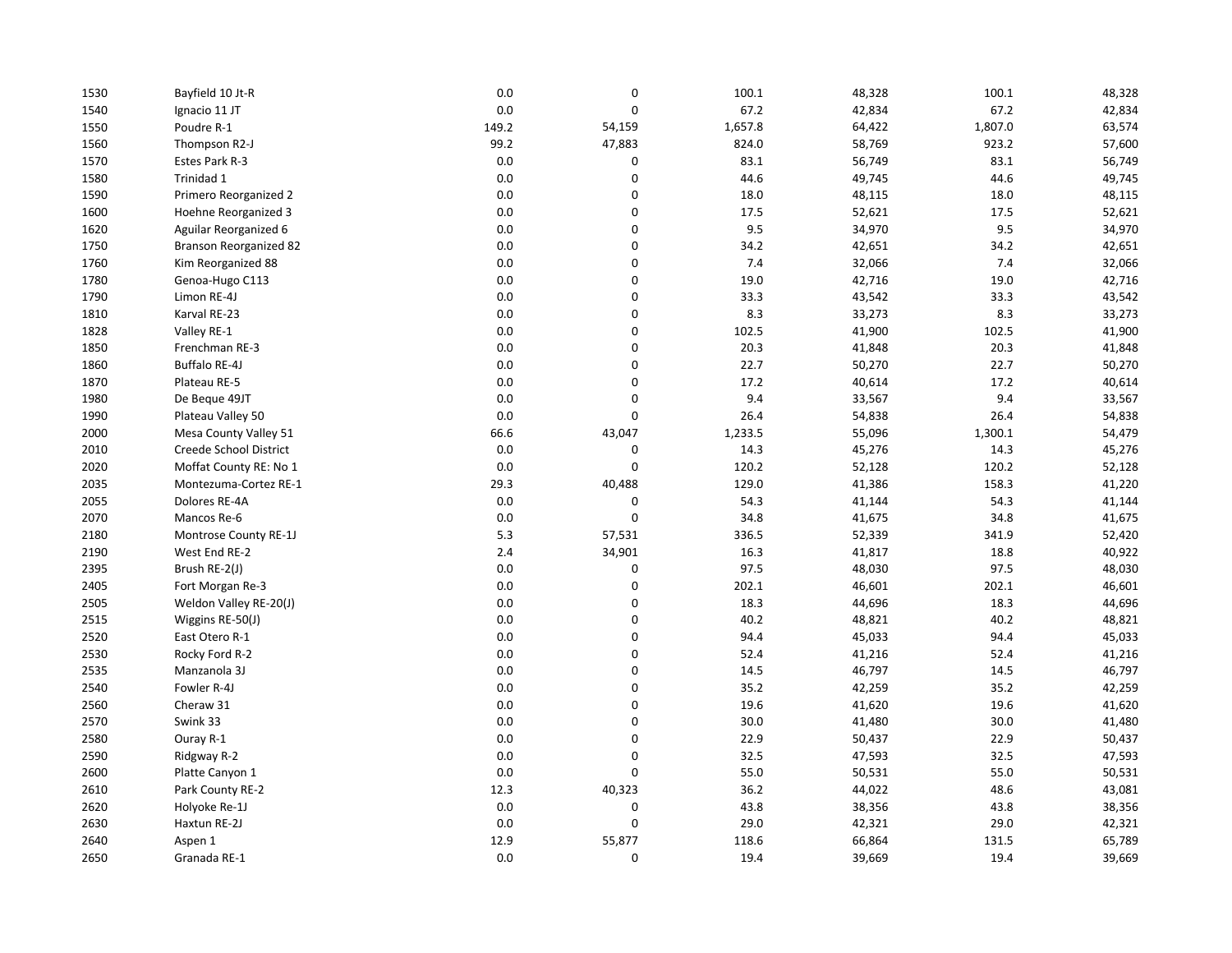| 2660 | Lamar Re-2                           | 10.6    | 46,454 | 85.1  | 43,538      | 95.8    | 43,861 |
|------|--------------------------------------|---------|--------|-------|-------------|---------|--------|
| 2670 | Holly RE-3                           | 0.0     | 0      | 17.0  | 42,362      | 17.0    | 42,362 |
| 2680 | Wiley RE-13 Jt                       | 0.0     | 0      | 21.8  | 29,037      | 21.8    | 29,037 |
| 2690 | Pueblo City 60                       | 94.2    | 42,982 | 785.8 | 54,945      | 880.0   | 53,664 |
| 2700 | Pueblo County 70                     | 63.6    | 44,637 | 469.5 | 56,750      | 533.1   | 55,304 |
| 2710 | Meeker RE-1                          | 0.0     | 0      | 49.1  | 54,365      | 49.1    | 54,365 |
| 2720 | Rangely RE-4                         | 0.0     | 0      | 33.7  | 51,884      | 33.7    | 51,884 |
| 2730 | Upper Rio Grande School District C-7 | 0.0     | 0      | 35.5  | 43,048      | 35.5    | 43,048 |
| 2740 | Monte Vista C-8                      | 0.0     | 0      | 82.5  | 44,457      | 82.5    | 44,457 |
| 2750 | Sargent RE-33J                       | 0.0     | 0      | 26.6  | 41,716      | 26.6    | 41,716 |
| 2760 | Hayden RE-1                          | 0.0     | 0      | 31.4  | 58,612      | 31.4    | 58,612 |
| 2770 | <b>Steamboat Springs RE-2</b>        | 9.6     | 49,517 | 188.6 | 61,407      | 198.2   | 60,832 |
| 2780 | South Routt RE 3                     | 0.0     | 0      | 31.4  | 47,595      | 31.4    | 47,595 |
| 2790 | Mountain Valley RE 1                 | 0.0     | 0      | 14.0  | 40,189      | 14.0    | 40,189 |
| 2800 | Moffat 2                             | 9.2     | 34,231 | 13.8  | 35,685      | 23.0    | 35,104 |
| 2810 | Center 26 JT                         | 0.0     | 0      | 45.1  | 40,039      | 45.1    | 40,039 |
| 2820 | Silverton 1                          | 0.0     | 0      | 11.3  | 43,970      | 11.3    | 43,970 |
| 2830 | Telluride R-1                        | 0.0     | 0      | 81.1  | 64,593      | 81.1    | 64,593 |
| 2840 | Norwood R-2J                         | 0.0     | 0      | 17.0  | 48,465      | 17.0    | 48,465 |
| 2862 | Julesburg Re-1                       | 0.0     | 0      | 48.5  | 49,323      | 48.5    | 49,323 |
| 2865 | Revere School District               | 0.0     | 0      | 16.1  | 43,520      | 16.1    | 43,520 |
| 3000 | Summit RE-1                          | 0.0     | 0      | 264.8 | 67,310      | 264.8   | 67,310 |
| 3010 | Cripple Creek-Victor RE-1            | 0.0     | 0      | 28.0  | 41,855      | 28.0    | 41,855 |
| 3020 | Woodland Park Re-2                   | 0.0     | 0      | 129.6 | 50,982      | 129.6   | 50,982 |
| 3030 | Akron R-1                            | 0.0     | 0      | 35.1  | 40,325      | 35.1    | 40,325 |
| 3040 | Arickaree R-2                        | 0.0     | 0      | 11.4  | 35,470      | 11.4    | 35,470 |
| 3050 | Otis R-3                             | 0.0     | 0      | 18.7  | 40,062      | 18.7    | 40,062 |
| 3060 | Lone Star 101                        | 0.0     | 0      | 12.4  | 35,330      | 12.4    | 35,330 |
| 3070 | Woodlin R-104                        | 0.0     | 0      | 10.9  | 41,488      | 10.9    | 41,488 |
| 3080 | Weld County RE-1                     | 0.0     | 0      | 151.1 | 47,343      | 151.1   | 47,343 |
| 3085 | Eaton RE-2                           | 0.0     | 0      | 115.6 | 49,825      | 115.6   | 49,825 |
| 3090 | Weld County School District RE-3J    | 10.9    | 50,854 | 166.7 | 55,080      | 177.6   | 54,820 |
| 3100 | Windsor RE-4                         | 82.1    | 46,303 | 374.0 | 56,210      | 456.1   | 54,427 |
| 3110 | Johnstown-Milliken RE-5J             | 31.8    | 47,302 | 191.6 | 59,103      | 223.4   | 57,422 |
| 3120 | Greeley 6                            | 268.9   | 50,385 | 980.4 | 56,587      | 1,249.3 | 55,252 |
| 3130 | Platte Valley RE-7                   | 0.0     | 0      | 81.6  | 57,593      | 81.6    | 57,593 |
| 3140 | Weld Re-8 Schools                    | 0.0     | 0      | 134.7 | 55,474      | 134.7   | 55,474 |
| 3145 | Ault-Highland RE-9                   | 0.0     | 0      | 68.5  | 45,131      | 68.5    | 45,131 |
| 3146 | Briggsdale RE-10                     | 0.0     | 0      | 20.4  | 46,738      | 20.4    | 46,738 |
| 3147 | Prairie RE-11                        | 0.0     | 0      | 16.9  | 44,669      | 16.9    | 44,669 |
| 3148 | Pawnee RE-12                         | 0.0     | 0      | 12.3  | 45,714      | 12.3    | 45,714 |
| 3200 | Yuma 1                               | 0.0     | 0      | 60.8  | 46,821      | 60.8    | 46,821 |
| 3210 | Wray RD-2                            | 0.0     | 0      | 51.8  | 40,803      | 51.8    | 40,803 |
| 3220 | Idalia RJ-3                          | 0.0     | 0      | 17.7  | 43,013      | 17.7    | 43,013 |
| 3230 | Liberty J-4                          | 0.0     | 0      | 9.3   | 37,627      | 9.3     | 37,627 |
| 8001 | Charter School Institute             | 1,169.4 | 44,645 | 0.0   | $\mathbf 0$ | 1,169.4 | 44,645 |